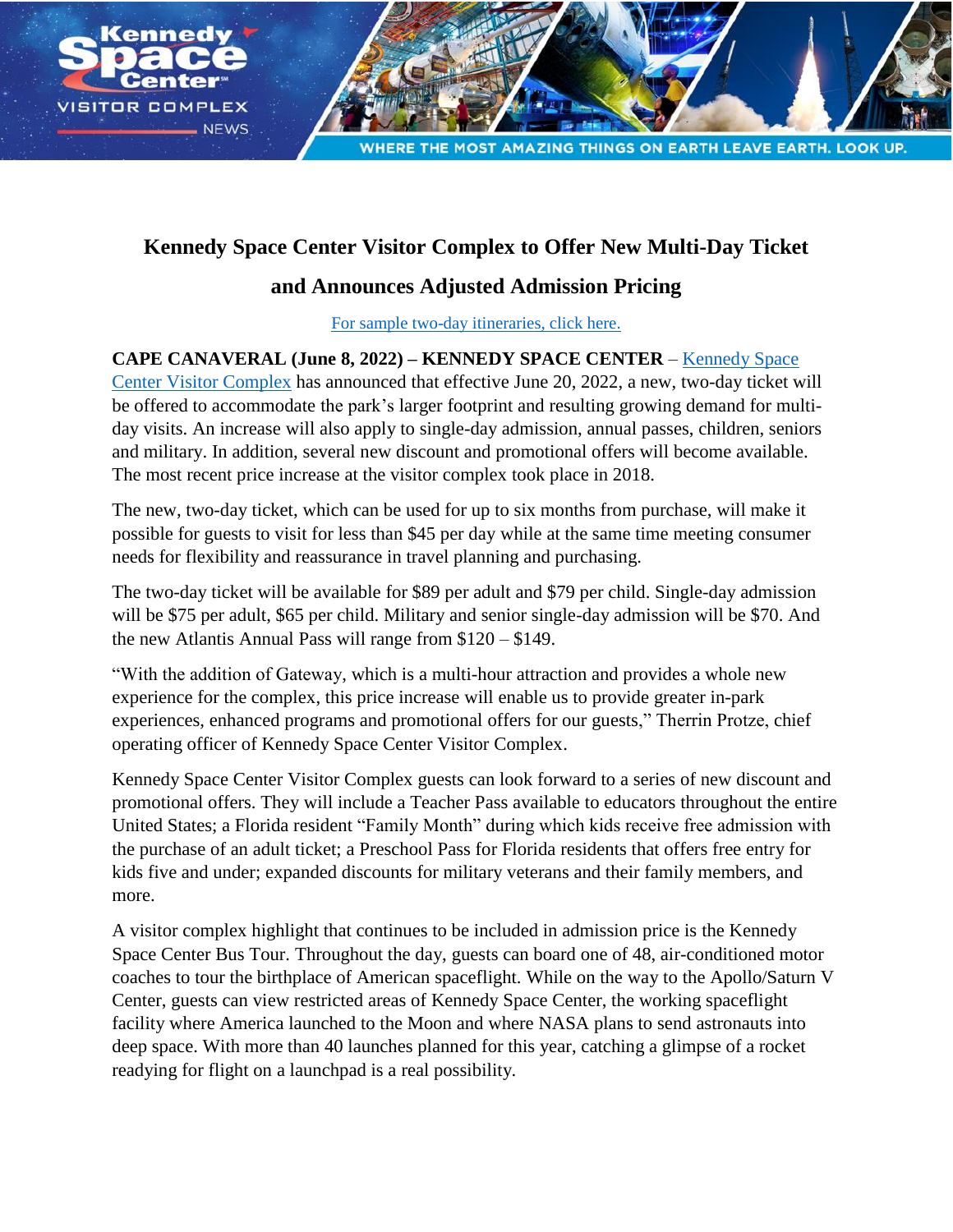The visitor complex plays a key role in translating consumer interest into meaningful experiences that both educate and engage visitors. The excitement has been building with an increase in launches led by NASA and the private companies that have invested in the new world of space travel. The visitor complex is responding to the enormous public interest in connecting to space, as well as the recent return of crewed missions and anticipation for the Artemis Moon mission, to accommodate the increase in guest attendance.

Investment will be put toward enhanced educational opportunities and an improved guest experience at Kennedy Space Center Visitor Complex. The addition of in-park education stations and a new edutainment daily show are just a few examples. Space enthusiasts will also delight in upgraded infrastructure and exciting new exhibits, attractions and special programs.

"Over the last four years, we have designed, constructed and opened several new attractions, including Planet Play, the addition of the Delta II in our Rocket Garden, and Gateway: The Deep Space Launch Complex, which will celebrate its Grand Opening next week," said Protze.

"We have also opened several new eateries such as Milky Way and Red Rock, enhanced and expanded the exhibits at the Apollo/Saturn V Center and replaced and redesigned our buses," added Protze. "We are committed to sharing the stories of the past, present and future of space exploration in an engaging, immersive and inspiring way, and we look forward to continuing our mission for years to come."

Another positive change will be the ability to host more Title I school groups, at no cost. Additional personnel also will be hired to enable an even higher level of customer service.

Kennedy Space Center Visitor Complex remains committed to a high-quality and transformational experience for guests.

Kennedy Space Center Visitor Complex is entirely visitor-funded through admissions and sponsorships and receives no federal funding.

For more information or to book a visit, go to [www.KennedySpaceCenter.com.](http://www.kennedyspacecenter.com/)

## **About Kennedy Space Center Visitor Complex**

Kennedy Space Center Visitor Complex brings to life the epic story of the U.S. space program, offering a full day or more of fun, inspiration and educational activities. Included with admission: The all-new Gateway: The Deep Space Launch Complex, Heroes & Legends, featuring the U.S. Astronaut Hall of Fame®, presented by Boeing, Space Shuttle Atlantis®, Journey To Mars: Explorers Wanted, space films, the Rocket Garden, recently opened Planet Play and the Apollo/Saturn V Center. Just 45 minutes from Orlando, Fla., Kennedy Space Center Visitor Complex is open daily in 2022 from 9 a.m. with closing times varying by season. For more information, call 877-313-2610 or visit [www.KennedySpaceCenter.com.](http://www.kennedyspacecenter.com/)

Twitter: @ExploreSpaceKSC

[facebook.com/KennedySpaceCenterVisitorComplex](http://facebook.com/KennedySpaceCenterVisitorComplex)

#LookUp